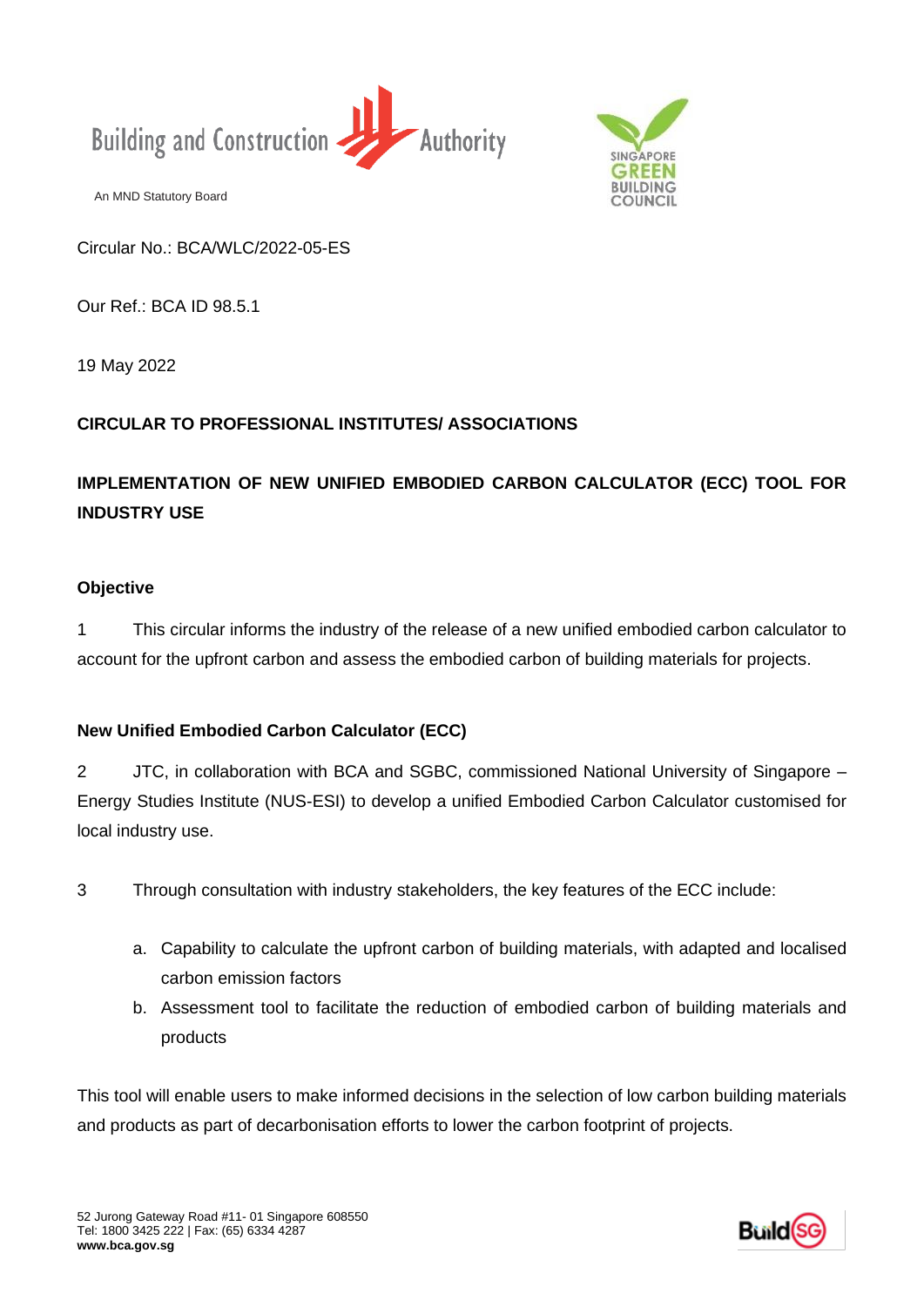

#### **Implementation Timeline**



An MND Statutory Board<br> **Implementation Tir**<br>
4 The ECC wa<br>
2022 on 19 May 202<br>
accounting and prov<br>
section of the Code<br>
recognised under t<br>
embodied carbon re<br>
website at <u>https://www.</u><br> **Capability Building**<br>
5 Aligned 4 The ECC was officially launched at the SGBC-REDAS Green Real Estate Trends Conference 2022 on 19 May 2022. It will replace the current BCA Carbon Calculator to streamline embodied carbon accounting and provide localised carbon emission factors for use under the Sustainable Construction section of the Code for Environmental Sustainability of Buildings (Edition 4.0). The tool will also be recognised under the BCA Green Mark's Whole Life Carbon section for projects to demonstrate embodied carbon reduction. The ECC will be hosted on the Singapore Green Building Council (SGBC) website at [https://www.sgbc.sg/resources/eccalculator.](https://www.sgbc.sg/resources/eccalculator)

## **Capability Building**

5 Aligned with the global emphasis on reducing and optimising carbon emissions, SGBC will be providing courses to upskill industry professionals' carbon capabilities and develop an ecosystem to raise the adoption of environmental product declarations (EPD) to support the built environment's lowcarbon transformation. More information can be found at: www.sgbc.sg/events/sgbc-courses

### **For Clarification**

6 We would appreciate it if you could convey the contents of this circular to relevant members of your organisation. If you or your members have any queries concerning this circular, please do not hesitate to contact BCA through our online feedback form at<https://www.bca.gov.sg/feedbackform/> or SGBC at [certification@sgbc.sg](mailto:certification@sgbc.sg).

Thank you.

ANG KIAN SENG GROUP DIRECTOR ENVIRONMENTAL SUSTAINABILITY GROUP BUILDING AND CONSTRUCTION AUTHORITY (BCA)

YVONNE SOH EXECUTIVE DIRECTOR SINGAPORE GREEN BUILDING COUNCIL (SGBC)

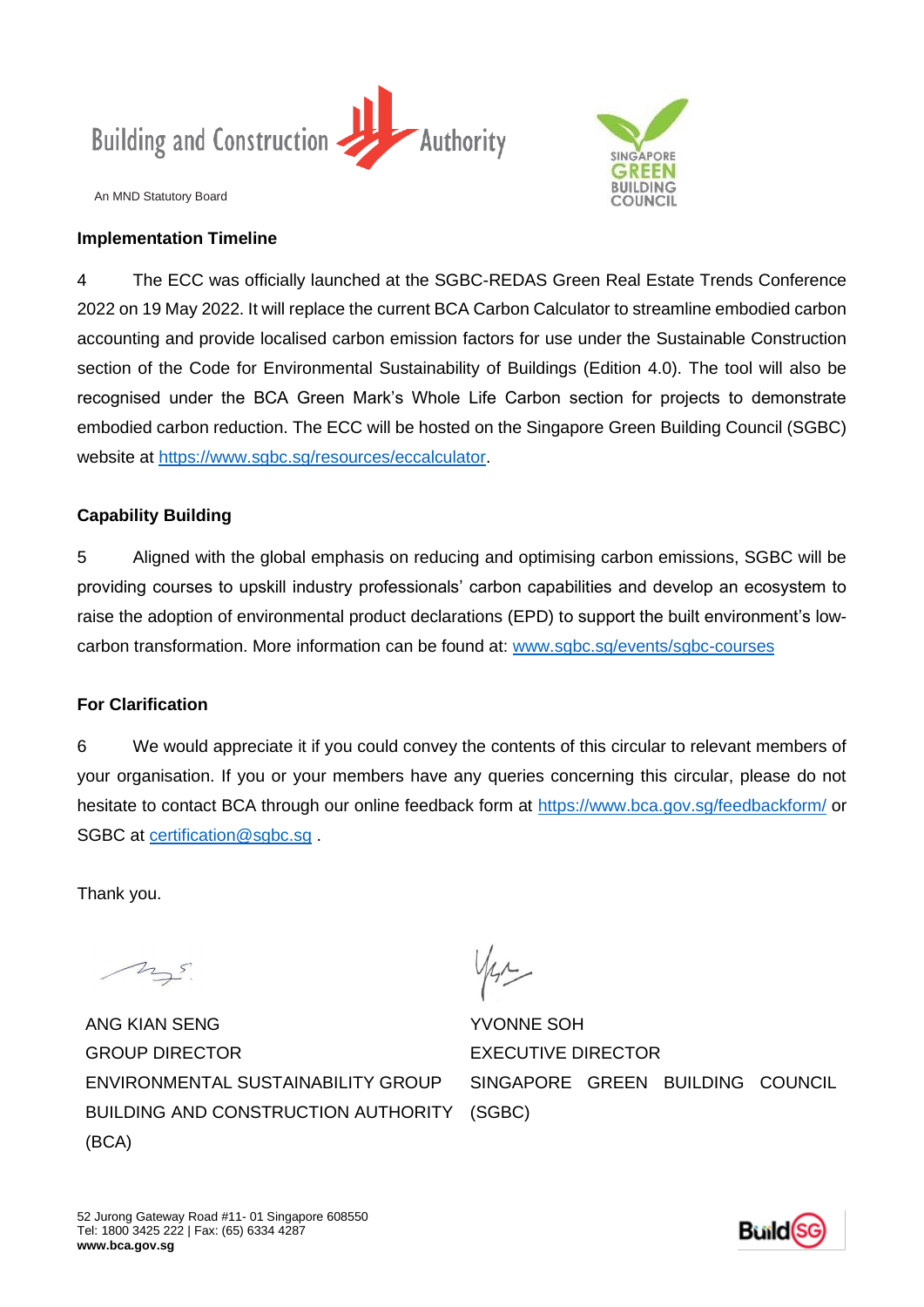



## **DISTRIBUTION (via e-mail)**

President Association of Consulting Engineers Singapore (ACES) Thomson Road Post Office PO Box 034 Singapore 915702

President Association of Property & Facility Managers (APFM) 110 Middle Road #09-00 Chiat Hong Building Singapore 188968

Registrar Board of Architects (BOA) 5 Maxwell Road 1st storey Tower Block MND Complex Singapore 069110

An MND Statutory Board<br> **DISTRIBUTION (via**<br>
President<br>
Association of Const<br>
Thomson Road Post<br>
PO Box 034<br>
Singapore 915702<br>
President<br>
Association of Prope<br>
110 Middle Road<br>
#09-00 Chiat Hong B<br>
Singapore 188968<br>
Regist **Director** Land Planning Division JTC Corporation The JTC Summit 8 Jurong Town Hall Road Singapore 609434

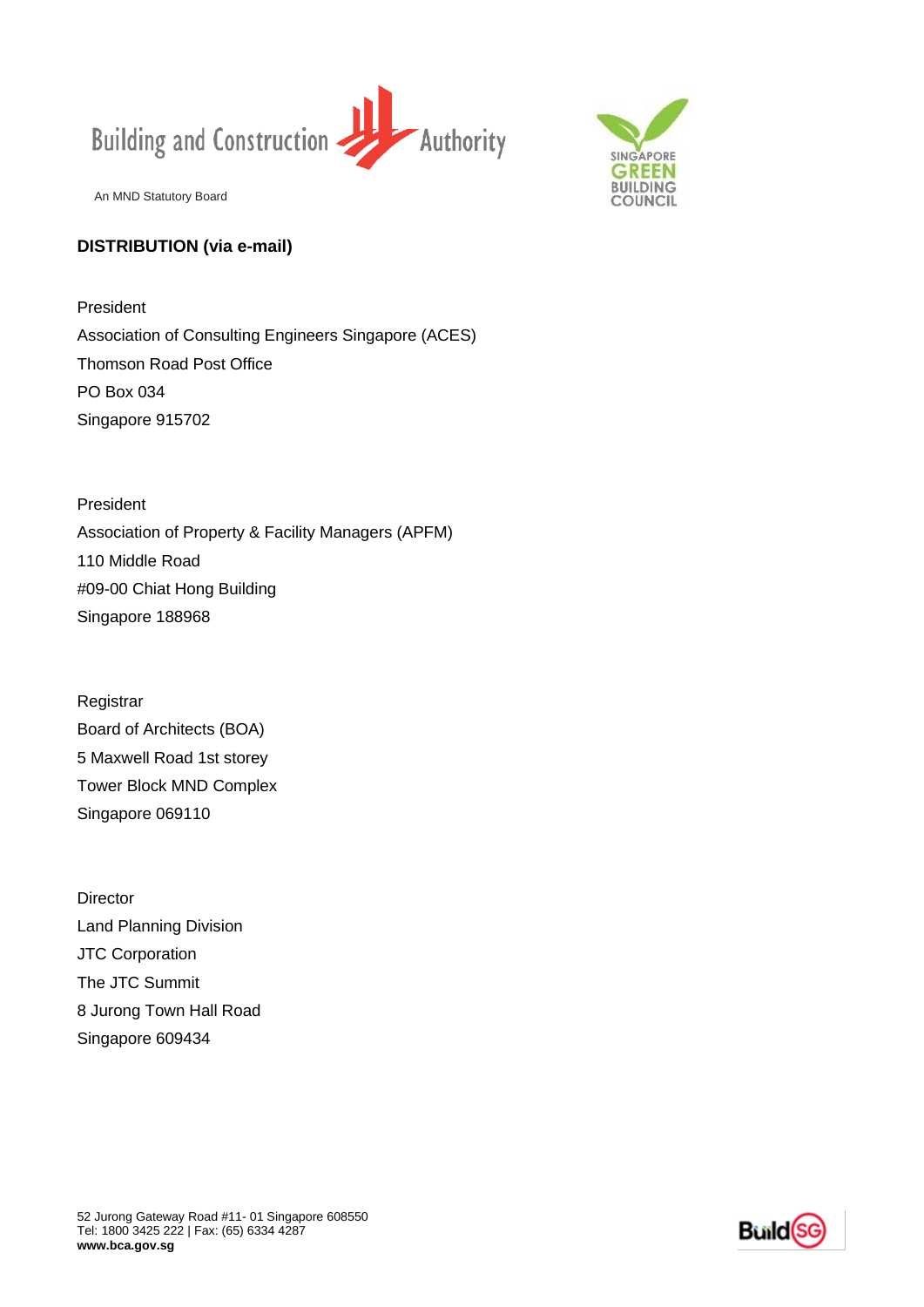



Group Director Land Sales & Administration Group – Controller of Housing Urban Redevelopment Authority (URA) 45 Maxwell Road The URA Centre Singapore 069118

Registrar Professional Engineers Board, Singapore 52 Jurong Gateway Road #07-03 Singapore 608550

An MND Statutory Board<br> **Group Director**<br>
Land Sales & Admini<br>
Urban Redevelopme<br>
45 Maxwell Road<br>
The URA Centre<br>
Singapore 069118<br>
Registrar<br>
Professional Enginee<br>
52 Jurong Gateway I<br>
Singapore 608550<br>
Group Director<br>
P Group Director Properties and Land Group Housing Development Board (HDB) HDB Hub 480 Lorong 6 Toa Payoh Singapore 310480

President Real Estate Developer Association of Singapore (REDAS) 190 Clemenceau Avenue #07-01 Singapore Shopping Centre Singapore 239924

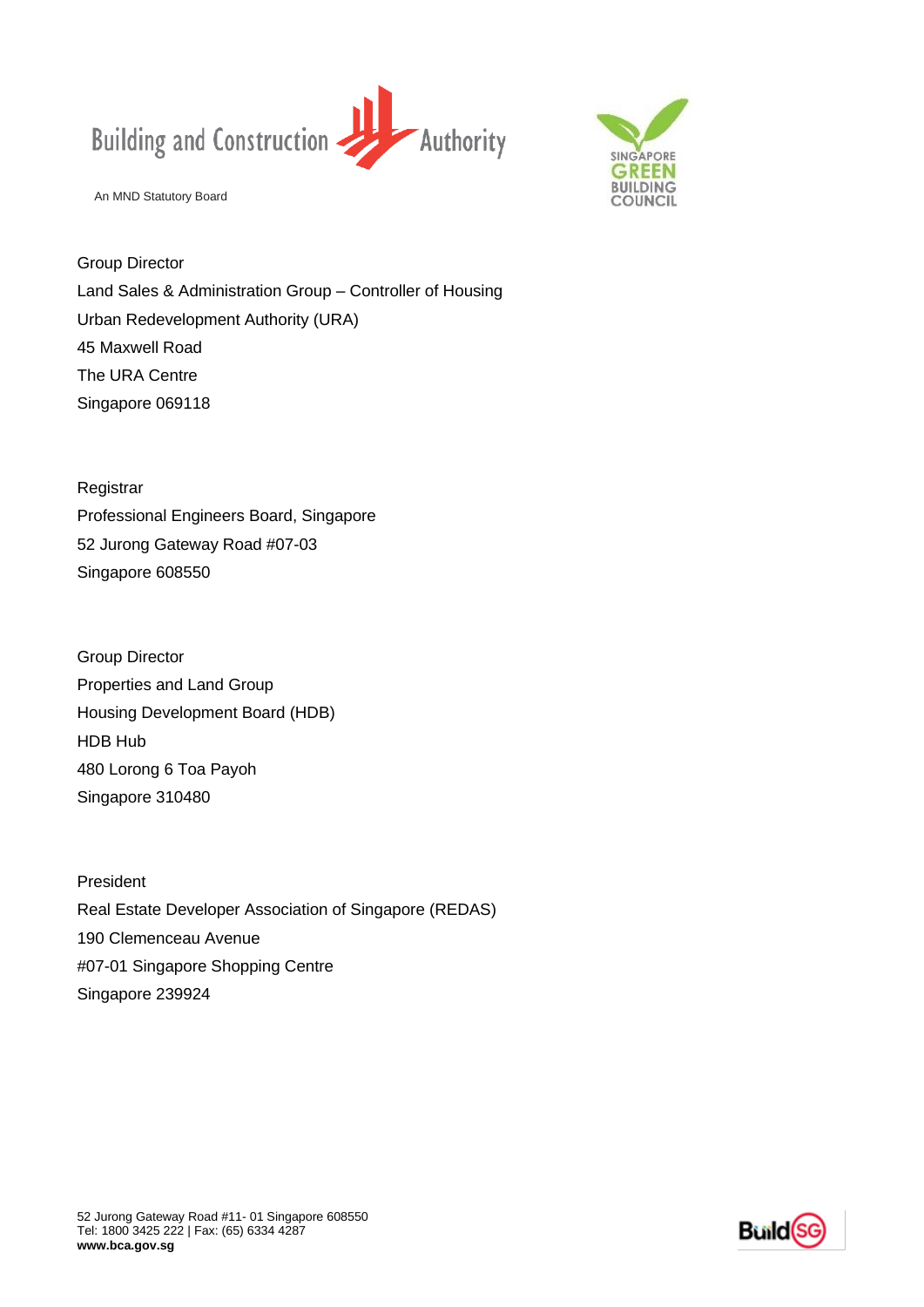



President Singapore Contractors Association Limited (SCAL) 1 Bukit Merah Lane 2 Construction House Singapore 159760

President Singapore Institute of Architects (SIA) 79 Neil Road Singapore 088904

President Singapore Institute of Building Limited (SIBL) 70 Palmer Road, #03-09C Palmer House Singapore 079427

President Singapore Institute of Planners (SIP) 93 Toa Payoh Central #05-01 Singapore 319194

An MND Statutory Board<br>
President<br>
Singapore Contracto<br>
1 Bukit Merah Lane 2<br>
Construction House<br>
Singapore 159760<br>
President<br>
Singapore 088904<br>
President<br>
President<br>
Singapore 079427<br>
President<br>
Singapore 079427<br>
Presiden President Singapore Institute of Surveyors & Valuers (SISV) 110 Middle Road #09-00 Chiat Hong Building Singapore 188968